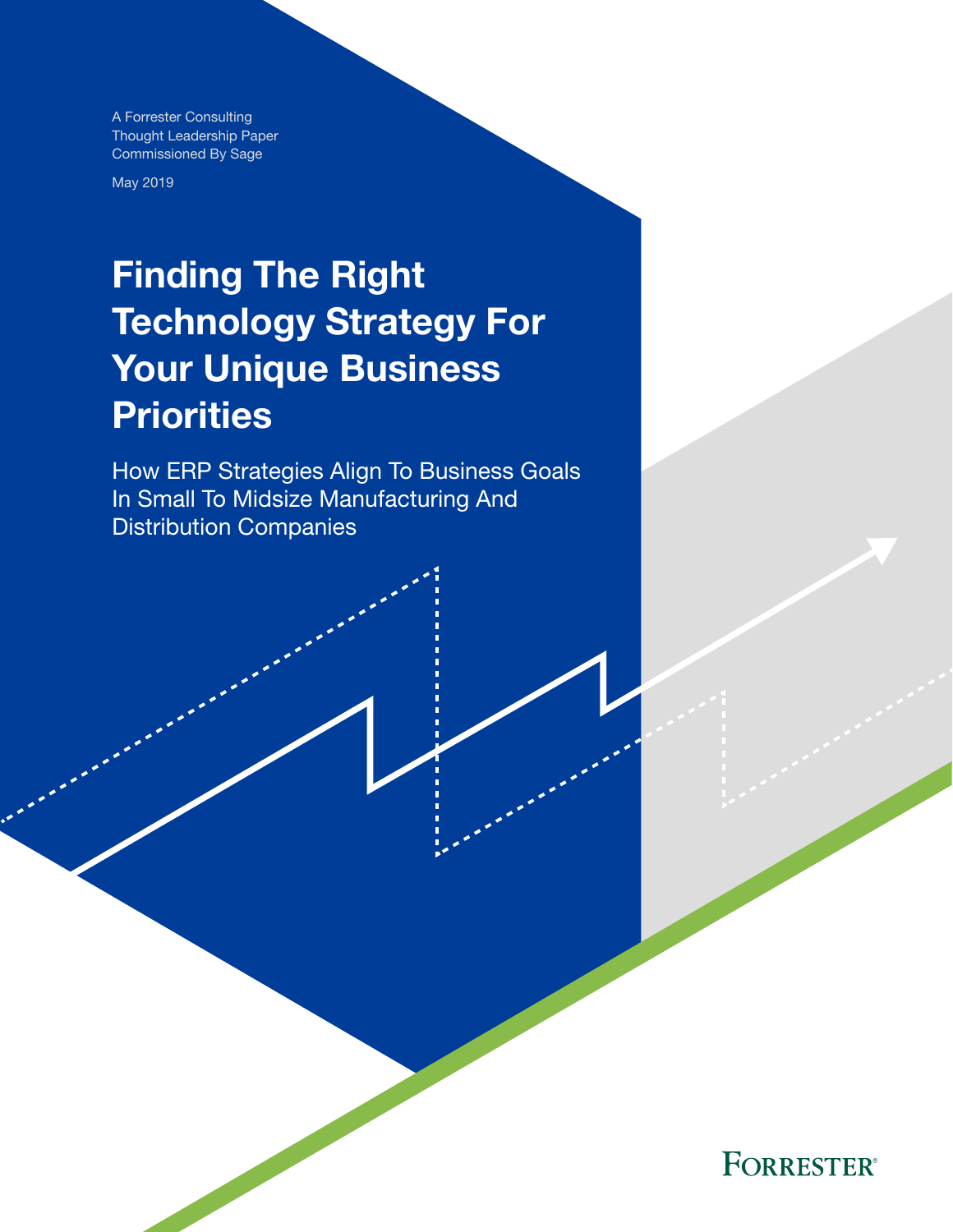## Table Of Contents

- 1 [Executive Summary](#page-2-0)
- 2 Modern Business Requires [New Technology, But Getting](#page-3-0)  [Technology Right Is Challenging](#page-3-0)
- 4 Business Priorities Must Inform [The ERP Technology Road Map](#page-5-0)
- 8 Overall Recommendations: Key [Steps For Optimal ERP](#page-9-0)
- 9 [Appendix](#page-10-0)

Project Director: Chris Taylor, Senior Market Impact Consultant

Contributing Research: Forrester's application development and delivery research group

#### ABOUT FORRESTER CONSULTING

Forrester Consulting provides independent and objective research-based consulting to help leaders succeed in their organizations. Ranging in scope from a short strategy session to custom projects, Forrester's Consulting services connect you directly with research analysts who apply expert insight to your specific business challenges. For more information, visit forrester.com/consulting.

© 2019, Forrester Research, Inc. All rights reserved. Unauthorized reproduction is strictly prohibited. Information is based on best available resources. Opinions reflect judgment at the time and are subject to change. Forrester®, Technographics®, Forrester Wave, RoleView, TechRadar, and Total Economic Impact are trademarks of Forrester Research, Inc. All other trademarks are the property of their respective companies. For additional information, go to forrester.com. [E-42204]

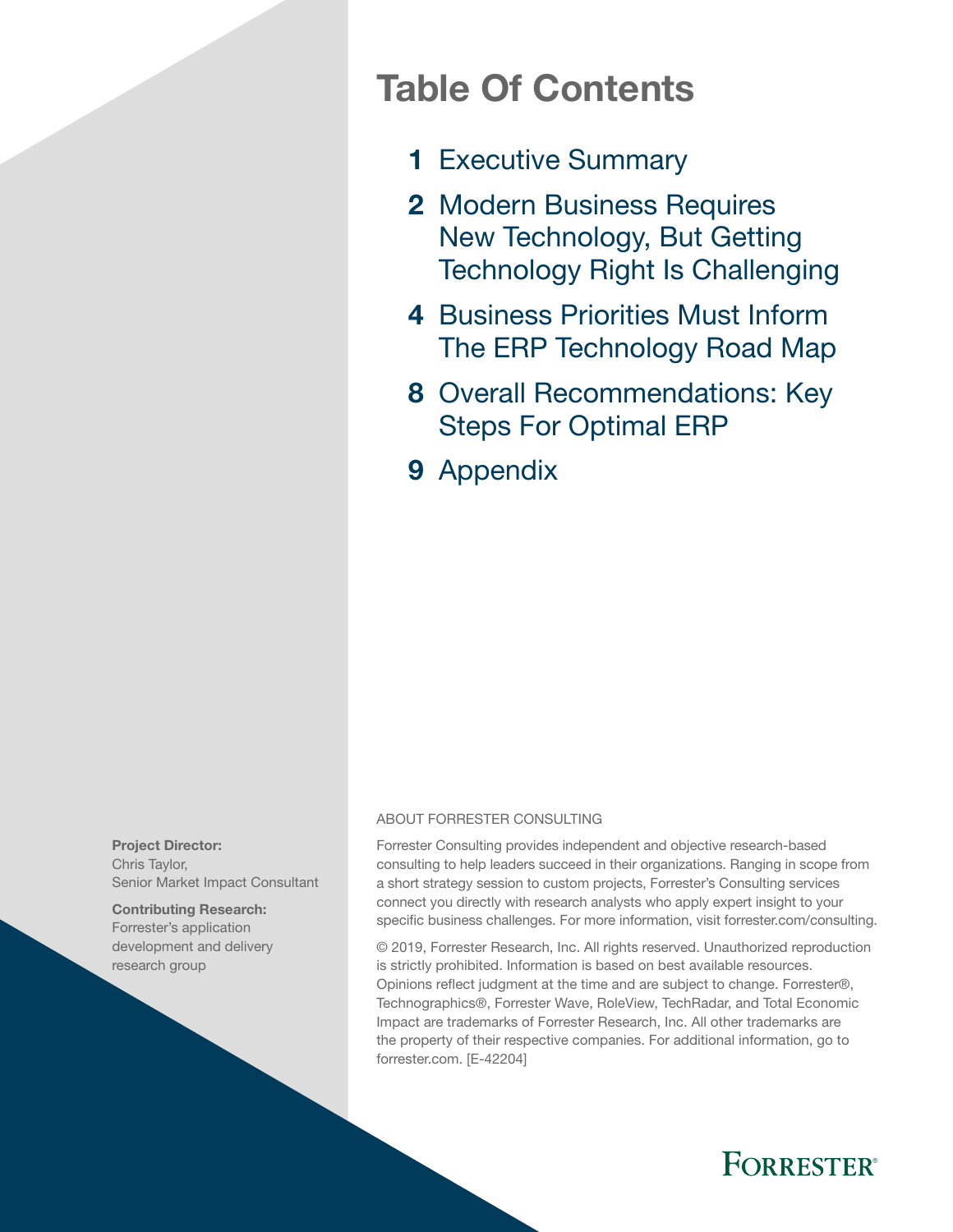<span id="page-2-0"></span>

# Executive Summary

Small to midsize businesses (SMBs) in manufacturing and distribution industries are focused on growing revenue, reducing costs, and improving customer experience (CX). However, nearly 40% of companies don't believe their current business infrastructure and applications (e.g., enterprise resource planning) are adequate for delivering these business priorities. With all the different solutions in the market and so much buzz about cloud, AI, and platforms, many SMBs struggle to know where to start and are hesitant to make any major changes without a clear enterprise resource planning (ERP) deployment strategy. But understanding that ideal strategy can be challenging.

To gain deeper insights into how SMBs are approaching their ERP technology investments, Sage commissioned Forrester Consulting to evaluate what technology strategies, specifically those related to cloud and ERP, are most effective in supporting desired business priorities and outcomes. Forrester conducted a US-based survey of 309 technology decision makers from SMBs to understand how they are making changes to their ERP solutions to support business priorities. From the survey, we classified respondents into primary groups based on business priorities: 1) the continuous improvers, whose top priority is revenue growth; 2) the operators, whose top priority is reducing cost; and 3) the innovators, whose top priority is improving CX. An examination of these three groups emphasizes that there is no onesize-fits-all solution and that companies must carefully map their ERP strategies to their specific business priorities and competitive context.

### KEY FINDINGS

- › Nearly two-thirds of companies are deploying at least some of their front- and/or back-office applications in the cloud, but there is no one "right" cloud solution for every firm. The best-fit solution for every firm accounts for its unique priorities, capabilities, and resources.
- › Firms cite a long list of business priorities, including revenue growth, cost reduction, and improved customer experience. However, 51% of companies surveyed report that their current ERP solutions are inadequate to deliver on their business priorities.
- $\rightarrow$  Companies that prioritize revenue growth (i.e., continuous improvers) take a more cautious approach to cloud. They invest more in updating existing systems rather than new solutions.
- › Companies that prioritize reducing costs (i.e., operators) are focused on optimizing internal processes. Therefore, they are less likely to make immediate changes to ERP systems. Manufacturing companies ware represented most heavily in this group.
- › Companies that prioritize CX (i.e., innovators) have a greater appetite for technology investments. These companies have more even interest between cloud and on-premises ERP solutions.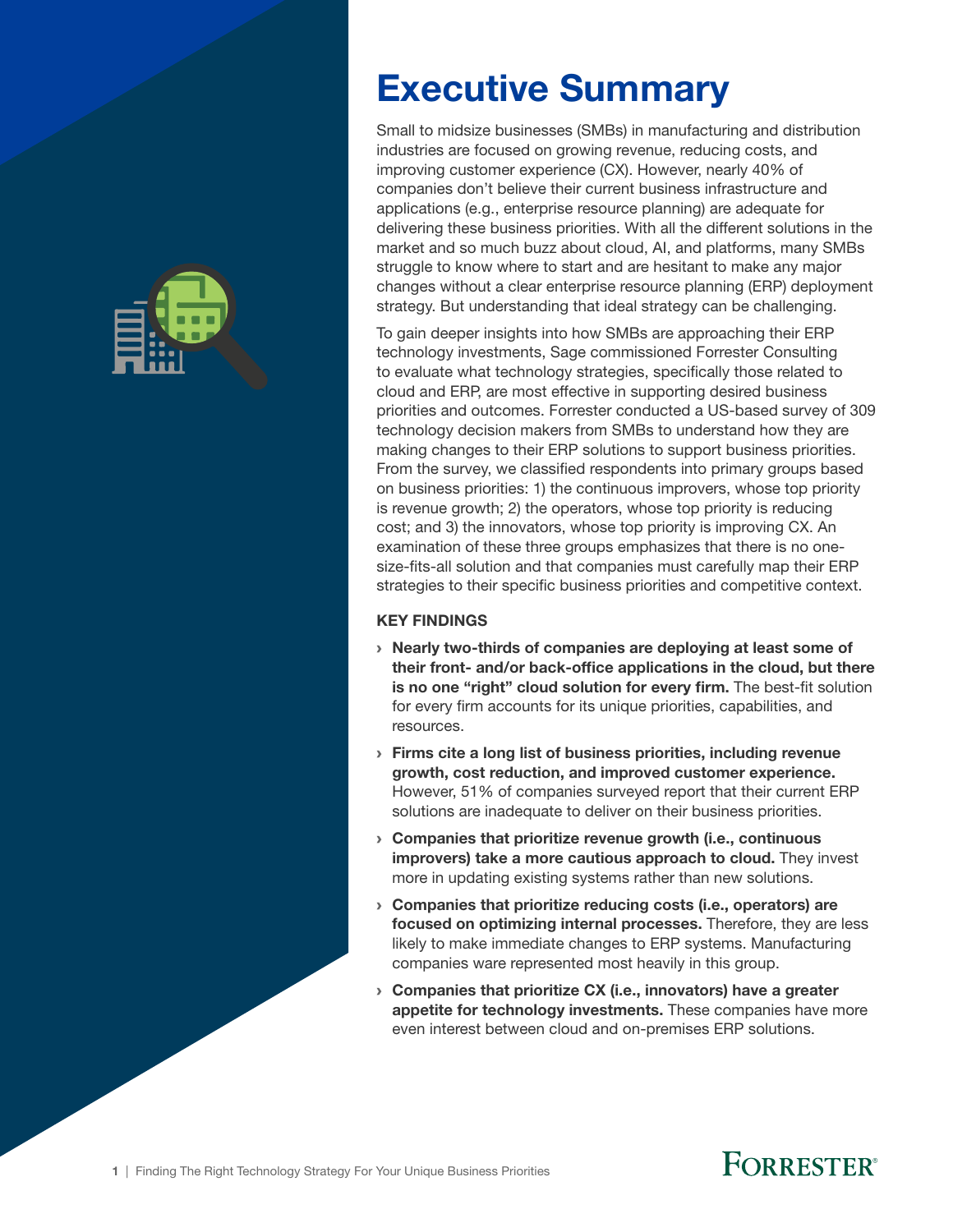### <span id="page-3-0"></span>Modern Business Requires New Technology, But Getting Technology Right Is Challenging

Technology is the backbone of modern business, but the pace at which business priorities can change is leaving some SMBs scrambling to find the best technology to support their immediate (and long-term) business needs. Our survey found that 63% of companies surveyed (i.e., SMBs in manufacturing and distribution) are constantly trying to keep up with the latest capabilities and solutions because they know technology is an important part of their businesses. However, this rapid speed of change is a double-edged sword: While survey respondents want a technical foundation to adapt quickly to changing business requirements, they also struggle to keep up with the latest technology.

Cloud is an important component of this technology evolution, and companies equate transformation with cloud migration. Nearly twothirds of companies surveyed are deploying at least some of their front- and/or back-office applications in the cloud. In a recent Forrester Analytics Business Technographics® survey — filtered specifically for US-based SMBs in manufacturing and distribution industries — Forrester found that 70% of respondents were migrating existing apps to the cloud as part of their business modernization plan.<sup>1</sup>

#### CLOUD IS PART OF THE SOLUTION, NOT THE SOLUTION IN AND OF ITSELF

Despite this rising adoption of cloud, cloud is not the right approach for everything. Our survey found that companies are taking a hybrid approach — mixing on-premises and cloud-based solutions for different systems — as they try to right-size their technology strategies for the best overall outcomes (see Figure 1).

| On-premises solution<br>Hosted    | Hybrid (i.e., mix of on-premises and cloud) |     |     |     | Cloud |
|-----------------------------------|---------------------------------------------|-----|-----|-----|-------|
| Human resources management        | 36%                                         | 17% | 14% | 32% |       |
| Financial management systems      | 33%                                         | 18% | 17% | 30% |       |
| Manufacturing resource management | 32%                                         | 18% | 15% | 31% |       |
| Governance, risk, and compliance  | 32%                                         | 19% | 13% | 32% |       |
| Supply chain management           | 32%                                         | 21% | 17% | 28% |       |
| Product life-cycle management     | 31%                                         | 20% | 15% | 31% |       |
| Commerce                          | 29%                                         | 17% | 14% | 37% |       |
| ePurchasing and business networks | 24%                                         | 21% | 15% | 36% |       |

#### Figure 1: Businesses Utilize A Mix Of Cloud And Noncloud Deployments For ERP Systems

Base: 309 ERP decision makers

\*Note: Not all responses shown

Source: A commissioned study conducted by Forrester Consulting on behalf of Sage, February 2019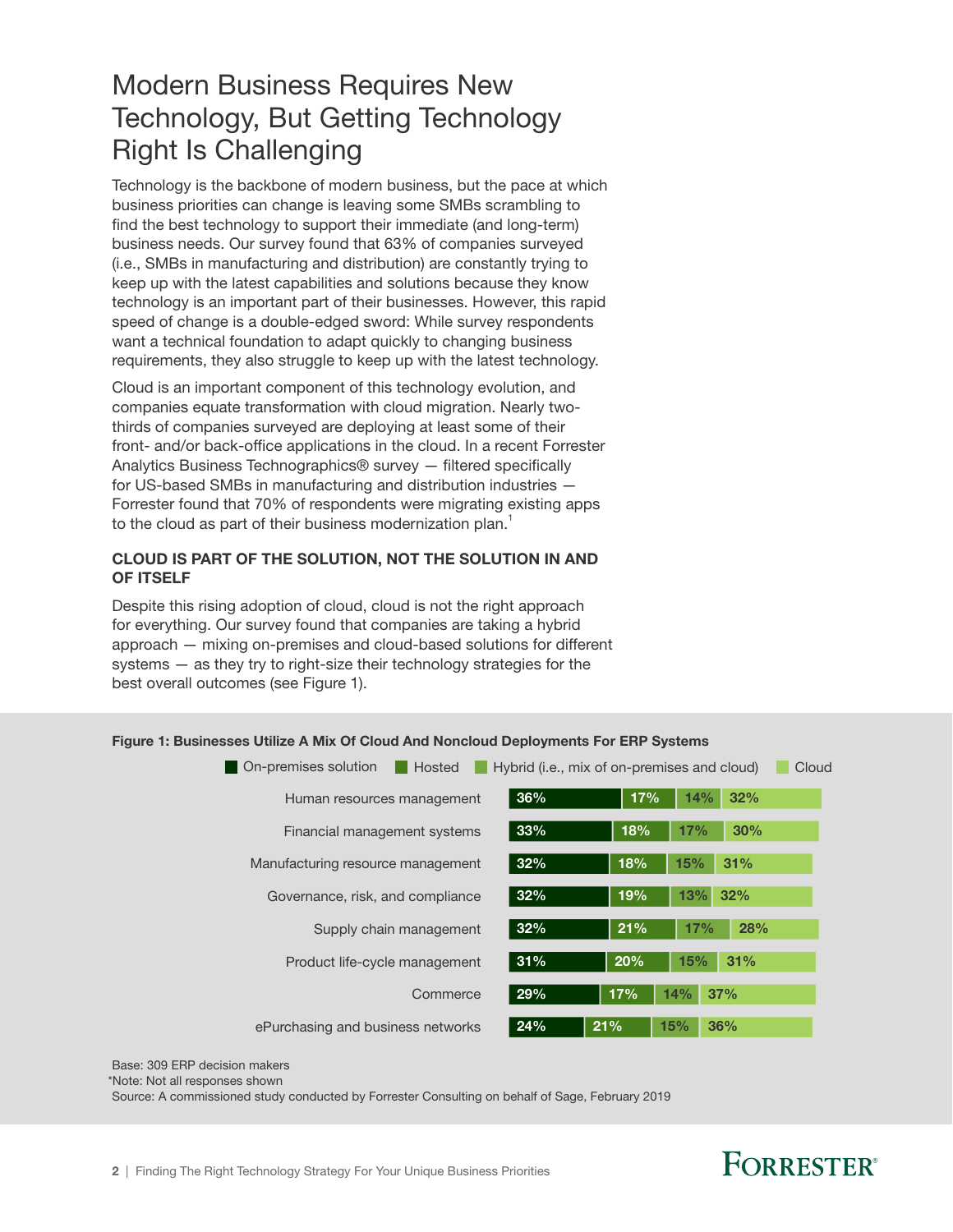When comparing the challenges and desired benefits that companies experience with cloud and on-premises ERP solutions, we found a number of overlapping responses (see Figure 2).

- **> Companies see several advantages in cloud-based solutions:** They are easier for managing updates, less expensive (over time), and more secure than their on-premises counterparts. Respondents list lack of control, inexperienced employees (likely due to newness of solutions), and data sovereignty (i.e., where data resides) as the top barriers in working with cloud solutions.
- > On the flipside, the advantages companies see in on-premises solutions are improved security, lower cost, and the ability to maintain greater control of applications and data. Respondents most commonly cite inexperienced employees (likely due to aging systems), security, and total cost of ownership over time as the top challenges in working with on-prem solutions.

This overlap in benefits for cloud and on-prem solutions suggests that additional factors are likely at play in driving cloud decisions, such as compliance and regulatory concerns. This is something that was not explored as part of this study.

On the surface, this data tells us that there is no silver bullet for ERP deployment, as SMBs each have their own unique combination of priorities, internal skills, and resources that must be considered. This leads us to the next logical question: If there is no one-size-fits-all solution, then how can SMBs determine the right ERP solution for their businesses going forward?

#### Figure 2

Source: A commissioned study conducted by Forrester Consulting on behalf of Sage, February 2019 Base: 268 ERP decision makers who do not use cloud-based solutions for certain ERP capabilities Base: 244 ERP decision makers who use cloud-based solutions for certain ERP capabilities 49% Improved security 43% Easier to update/refresh systems 49% Reduced cost **43% Reduced cost** 43% Reduced cost 42% Ability to maintain greater control of applications and data 42% Improved security 35% Faster implementation times 41% Faster implementation times 32% Easier to update/refresh systems 38% Reduced burden on internal IT staff 24% Increased customization of solutions 38% Ability to leverage expertise from cloud provider Primary advantages for on-premises ERP solutions (Top six responses shown) Primary advantages for cloud-based ERP solutions (Top six responses shown)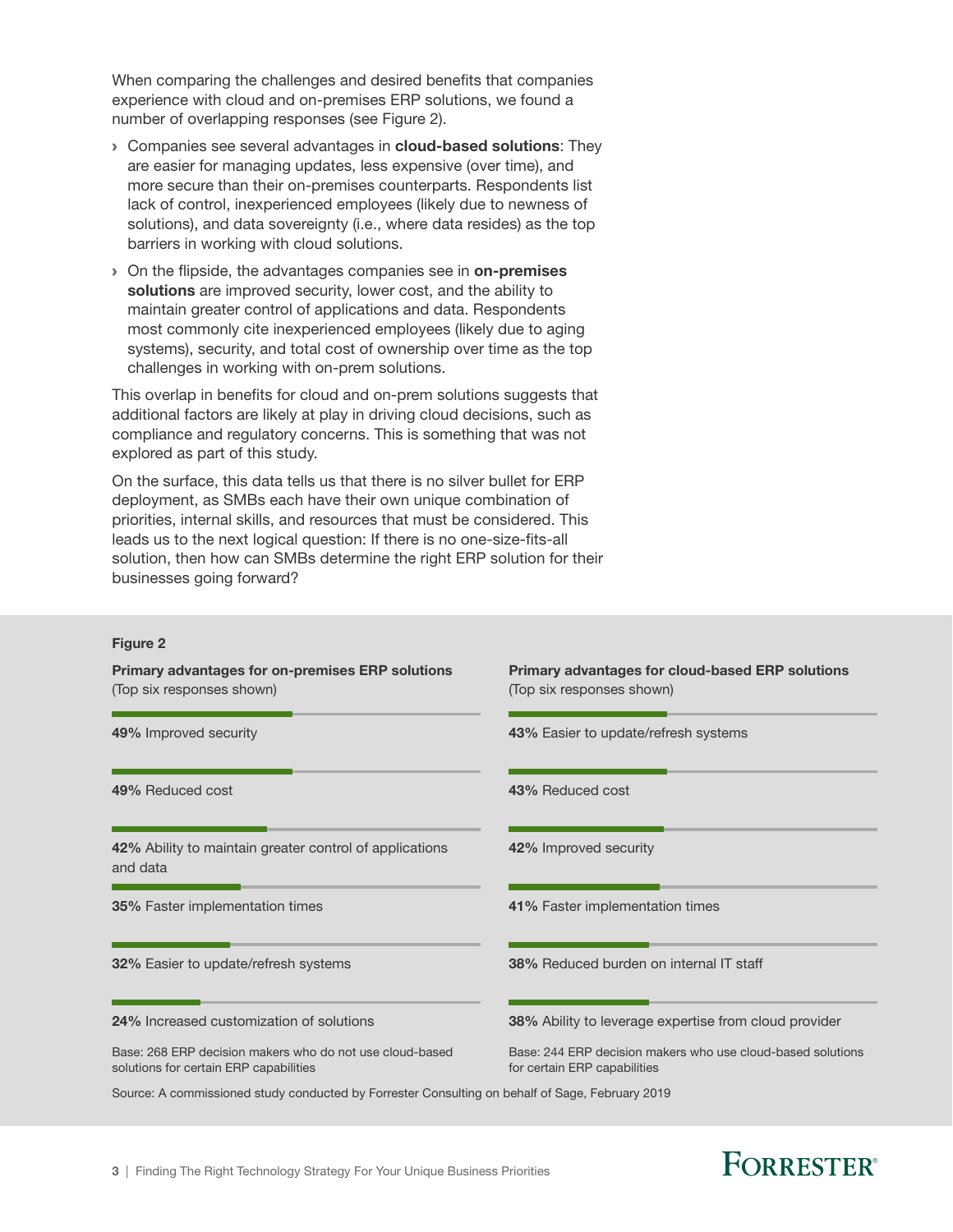### <span id="page-5-0"></span>Business Priorities Must Inform The ERP Technology Road Map

The top business objectives of small to midsized firms in the US have remained relatively consistent over the past few years. According to Forrester Analytics' Global Business Technographics® Priorities And Journey Survey, 2019, revenue growth, cost reduction, product and service improvements, and improved customer experience are all consistently the top objectives. Our survey yielded similar results (see Figure 3). However, the way in which companies prioritize these objectives can have a significant impact on what their business needs are from an ERP.

Many organizations' priorities and what was technically possible looked very different the last time they significantly invested in their ERP technologies. These organizations must evolve their approaches to achieve their desired business goals. Unfortunately, current technology choices coupled with only short-term technology fixes hinder business success for too many organizations  $-$  with 51% of companies surveyed stating that that their current ERP solutions are inadequate to deliver on business priorities. An updated approach aligned with today's business mandates is critical to sustain business growth and customer relevance. To effectively map out the correct technology path, businesses must clearly define their top priorities first to find the right technology to support them going forward.

Based on current business priorities, we categorized survey respondents into three primary groups: those focused on revenue growth (continuous improvers), those focused on reducing cost (operators), and those focused on improving CX (innovators). A closer look at each of the groups demonstrates how business priorities are driving varied approaches to ERP solutions, and it emphasizes the idea that businesses should be deliberate in how they leverage cloud to ensure it drives desired outcomes.

#### Figure 3



Base: 309 ERP decision makers

Source: A commissioned study conducted by Forrester Consulting on behalf of Sage, February 2019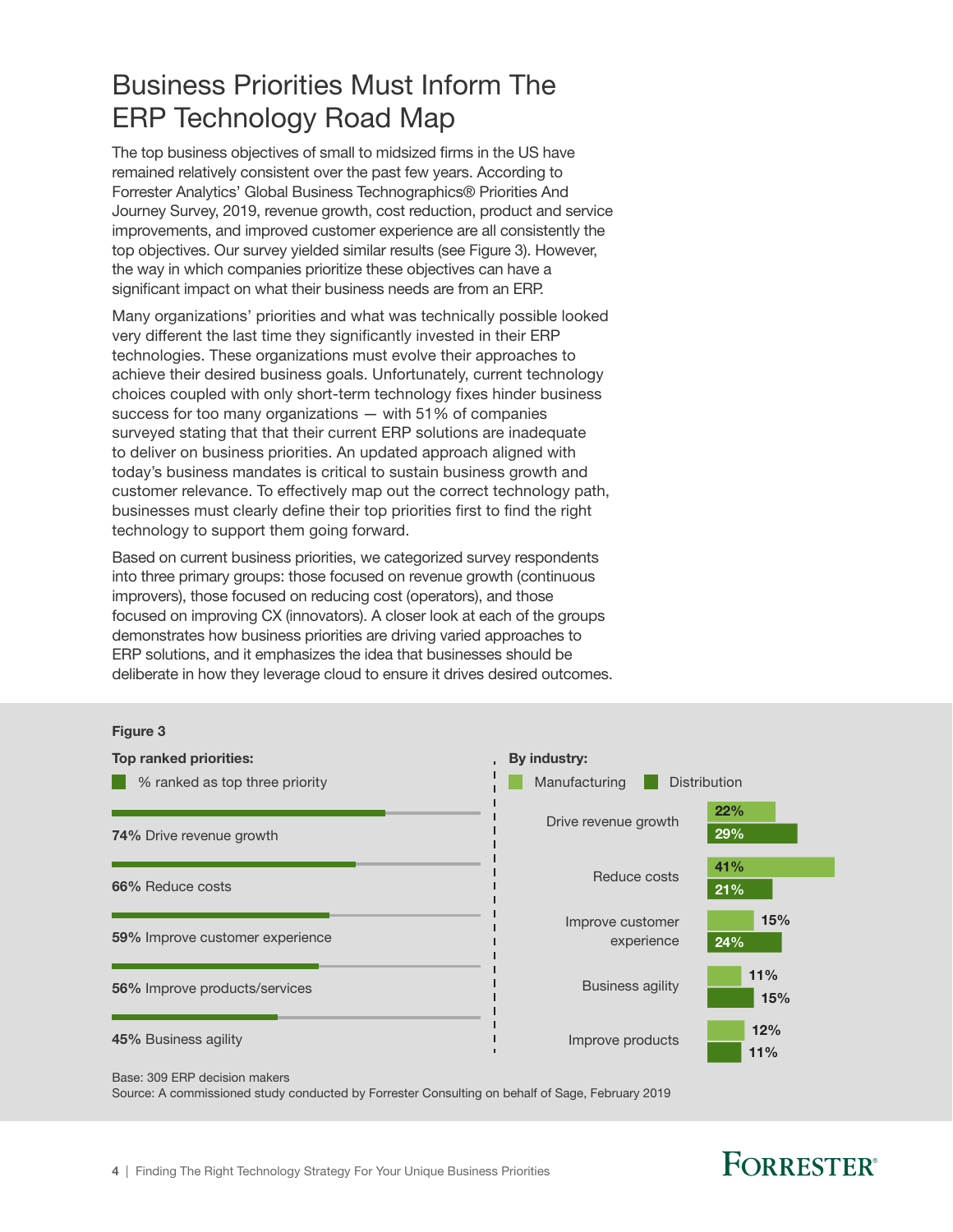#### FOR THOSE WHO PRIORITIZE REVENUE GROWTH — THE CONTINUOUS IMPROVERS

Companies whose top priority is growing revenue are likely working Companies whose top phonty is growing revenue are intery working<br>toward a state of continuous improvement. These companies likely have a solid foundation of products/services and operating model but recognize there is always room for improvement and continued investment needed to keep pace with the market. We found that companies that prioritize revenue growth generally:

- › Couple revenue growth with customer obsession. Firms understand that the most sustainable way to grow revenue is through putting the customer first. To support revenue growth, 56% are focusing on acquiring new customers, 55% are focusing on growing their customer bases in existing markets, and 46% are working to retain more of their current customers. These companies place a secondary focus on the product side: Focusing on emerging markets, launching new products, and revised pricing models are on the agenda (see Figure 4).
- **Take a cloud-cautious approach.** These SMB companies focused on growth perceive that the path forward is made easier by not introducing new technology solutions that could slow progress. Forty percent of respondents list on-premises solutions and 15% hybrid when considering the type of technology deployment model for ERP systems that would best enable them to achieve revenue growth. They see the ability to maintain greater control of applications and data as the top advantage of using on-premises applications.
- > Invest moderately in updating their ERP. Companies that prioritize revenue growth are the least likely to have changed ERP providers or shifted deployment models over the past few years, with 65% opting for functional updates over more substantive changes. The top concern for these companies in using cloud-based solutions is the total cost of ownership over time, indicating the concern companies have with the time and investment needed to manage new ERP deployments, which could adversely impact revenue growth.

### RECOMMENDATIONS FOR CONTINUOUS IMPROVERS

Challenge the status quo for your cloud strategy. Companies focused on revenue growth must be diligent on frequently reevaluating whether their current technology choices are still the right fit for driving growth — and that starts with education on what new technologies and solutions are available. Of the companies that have recently made a significant tech investment to change their ERP deployment model, the top motivations for doing so were to increase revenue growth and improve customer experience. However, companies focused on growing revenue feel they need more education around new technologies and solutions to update their ERP systems.

The survey found that companies that prioritize revenue growth feel that the primary challenge with using on-premises solutions is the difficulty keeping up with competitors on new digital capabilities, which may not immediately affect revenue growth, but could have a longer-term impact on business success. What may be good enough today could limit the business agility to make customer experience or product improvements necessary to drive growth tomorrow.

"What are the key actions your firm is taking to achieve your objective of growing revenue?"

56% Acquiring new customers

55% Growing our customer base in existing markets

46% Retaining more of our current customers

42% Pursuing new business opportunities in emerging markets

38% Launching new products

Base: 225 ERP decision makers who prioritize revenue growth Source: A commissioned study conducted by Forrester Consulting on behalf of Sage, February 2019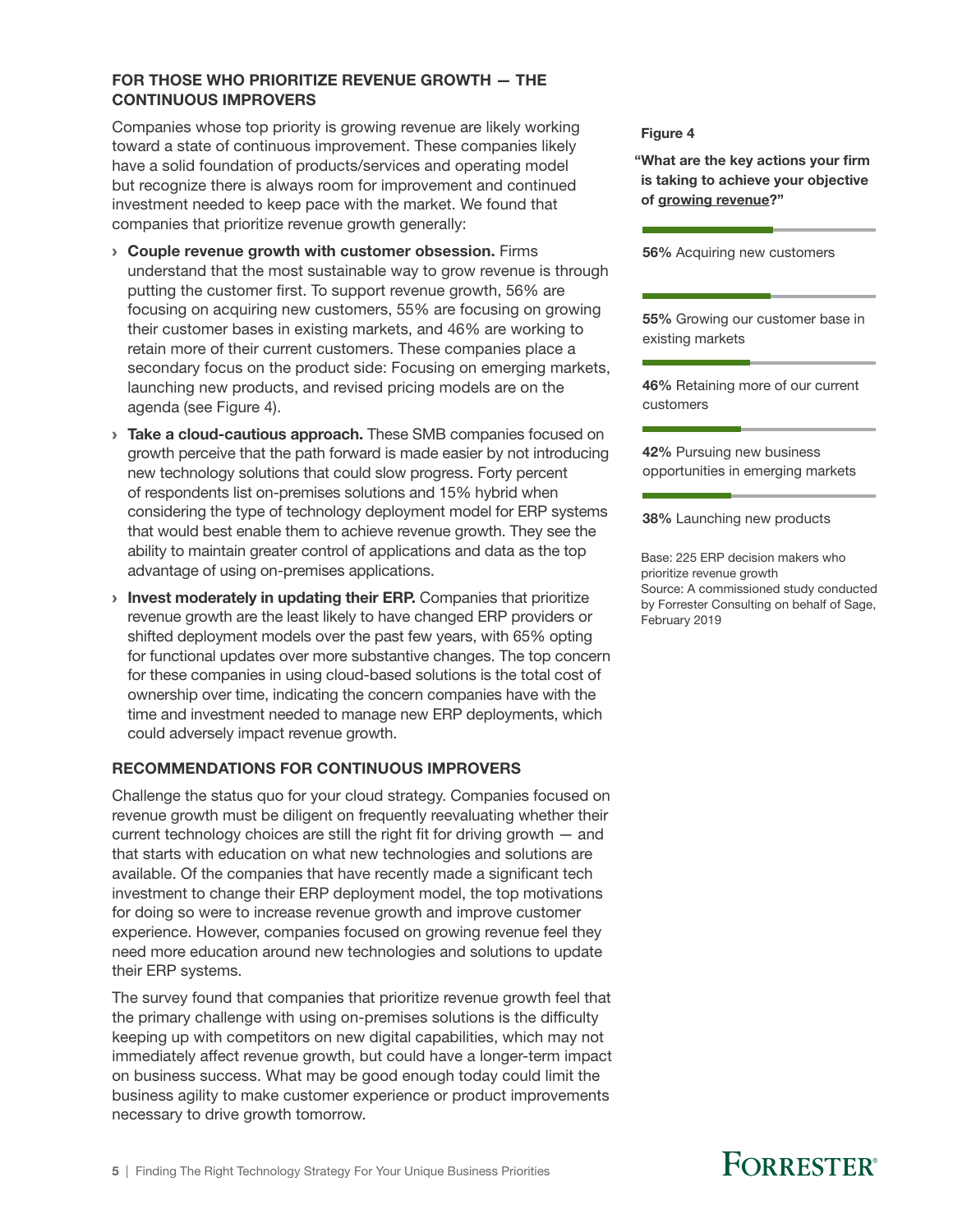#### FOR THOSE WHO PRIORITIZE REDUCING COSTS — THE **OPERATORS**

Companies whose primary priority is reducing cost are likely to take an  $Simpling is the number of points  $\alpha$  and  $\beta$  is the number of points  $\alpha$ .  
\n**Figure 5**$ on operations and processes. Manufacturing companies in particular tend to be more focused on cost reduction, with 41% of manufacturers surveyed identifying it as their top priority. In contrast, retail suppliers have the lowest focus on cost reduction, with only 18% citing it as a top priority. Companies that prioritize cost reduction often:

- › Start with internal processes and employee experiences. To reduce costs, 42% of firms plan to improve employee retention, 38% plan to improve or simplify their supply chains, and 36% seek automation to improve employee productivity. Further down the line, firms plan to simplify product design and production processes while looking for ways to lower IT and contact center costs (see Figure 5).
- › Plan to forge ahead without significant changes to their core apps. Sixty-five percent of companies whose top priority is cost reduction and who are already using on-premises solutions for supply chain management intend to stay with on-premises or hybrid solutions. Companies focused on costs are also less likely to have changed ERP providers or shifted deployment models over the past few years, with 63% opting for functional updates compared to just 30% for changing providers.
- › Express concern about the lack of control and the desire to minimize disruption. Companies that prioritize reducing costs are primarily concerned with lack of control over updates with cloudbased solutions (45%), emphasizing the concern companies have of abrupt changes impacting their employees and disrupting workflows. These same companies see two top advantages in on-prem solutions: improved security — which could benefit both employees and customers — and cost reduction.

### RECOMMENDATIONS FOR THE OPERATORS

Factor in opportunity cost of long-term business agility. When it comes to determining whether on-premises or cloud solutions are more costeffective, respondents were split with reduced costs being rated as one of the top advantages of both cloud and on-prem solutions. For companies focused on cutting costs, migrating solutions to the cloud does come with the additional costs of training employees, working with partners to revamp processes, and integrations.

However, the ROI for cloud solutions hinges on innovation potential specifically, on gaining fast access to, and adoption of, new features such as machine learning and AI. Cost analysis should factor in the value of access to these new features, and not purely just total cost of ownership.

"What are the key actions your firm is taking to achieve your objective of reducing costs?"

42% Improving employee retention

38% Improving and/or simplifying our supply chain

36% Improving employee productivity through automation

27% Increasing procurement purchase controls

26% Optimizing our marketing spend to create efficiency at a lower cost

Base: 207 ERP decision makers who prioritize reducing costs Source: A commissioned study conducted by Forrester Consulting on behalf of Sage, February 2019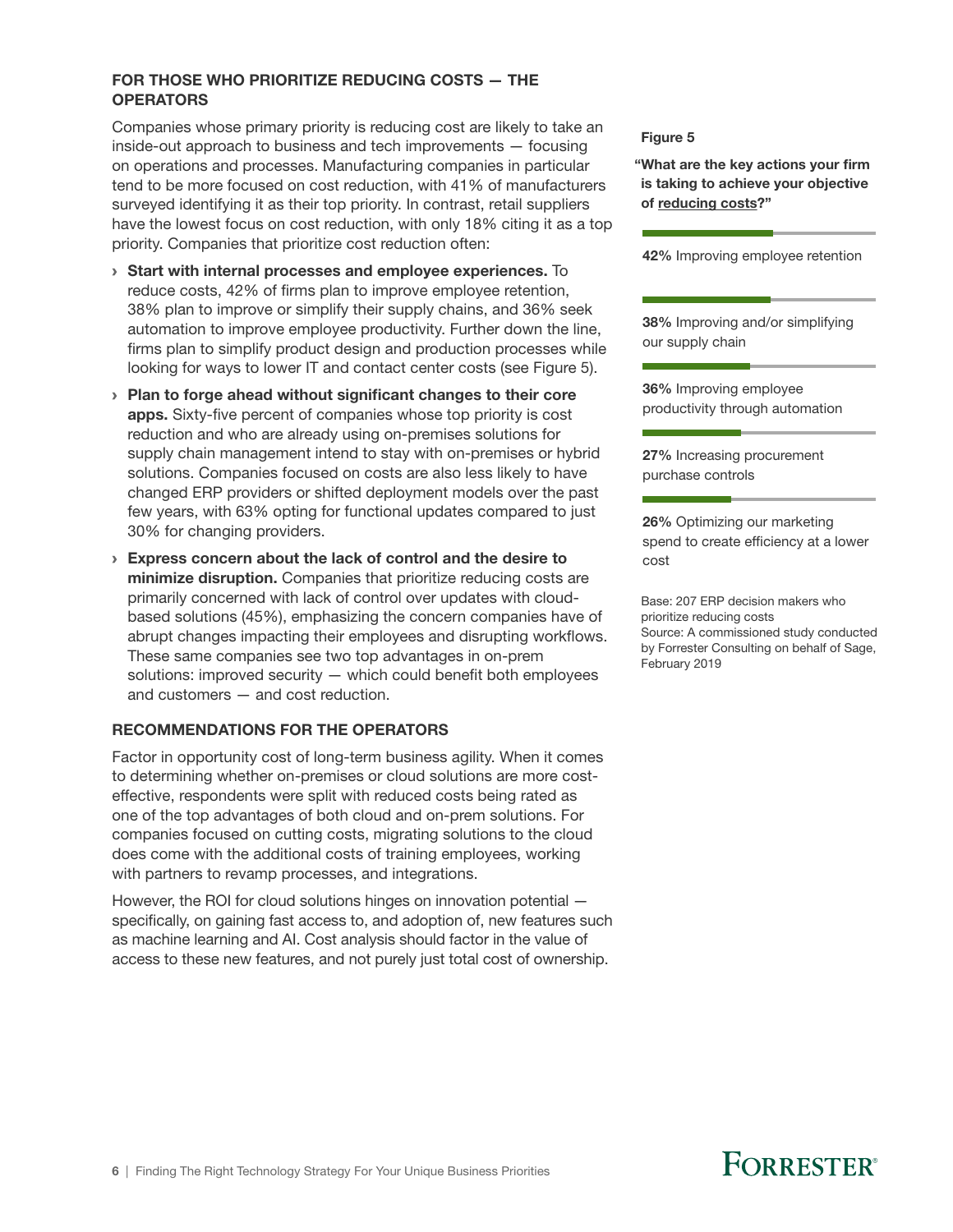#### FOR THOSE WHO PRIORITIZE CUSTOMER EXPERIENCE — THE INNOVATORS

The bar for a great customer experience has been raised dramatically The partier digreat customer experience has been raised dramatically relations to the require 6<br>as companies across industries recognize the importance of using digital advances to create better experiences for customers. Companies whose top priority is customer experience are likely to have a more of an innovator's mentality and greater appetite for significant technology investments. Companies that prioritize customer experience:

- $\rightarrow$  Use digital to up their CX maturity. To improve CX, 41% of firms plan to improve online customer experiences, 35% are increasing the frequency of customer engagement, and 34% are adding to or improving their CX measurement. These companies are looking to create a more robust online experience for their customers by adding onto or improving their social media presence and improving mobile app experiences for customers. There is also a focus on improving experiences between branches and cross-channel, so that customers come to rely on one streamlined experience no matter how they interact with the brand (see Figure 6).
- > Are more likely to favor a hybrid approach over on-prem. When asked what type of technology deployment model for ERP systems would best enable them to achieve their top priority of improving CX, 36% of respondents said on-premises and 11% hybrid, indicating a more even split between cloud and on-prem options.
- › Have varying cloud appetites based on industry. These different preferences are partially driven by industry, with distribution leaning more toward on-premises solutions and manufacturers toward cloud. Manufacturers specifically value cloud solutions as they can shift expenses from capex to opex, enabling them to invest in more customer-focused software and technology. Distributors, on the other hand, like the security that on-premises solutions offer as it allows them to maintain greater control of applications and data.

#### RECOMMENDATIONS FOR INNOVATORS

Resist going cloud for cloud's sake. While cloud solutions can enable greater business agility with access to real-time insight, frequent updates introducing new features can increase the burden on IT staff and will require new ways of managing applications. Many companies equate cloud with better visibility and productivity across all applications — but benefits vary widely.

"What are the key actions your firm is taking to achieve your objective of improving the experience of your customers?"

41% Improving online customer experiences

35% Increasing the frequency of our customer engagement

34% Adding or improving customer experience measurement

33% Transforming our culture to be more customer-centric

30% Adding or improving mobile customer experiences

Base: 182 ERP decision makers who prioritize customer experience Source: A commissioned study conducted by Forrester Consulting on behalf of Sage, February 2019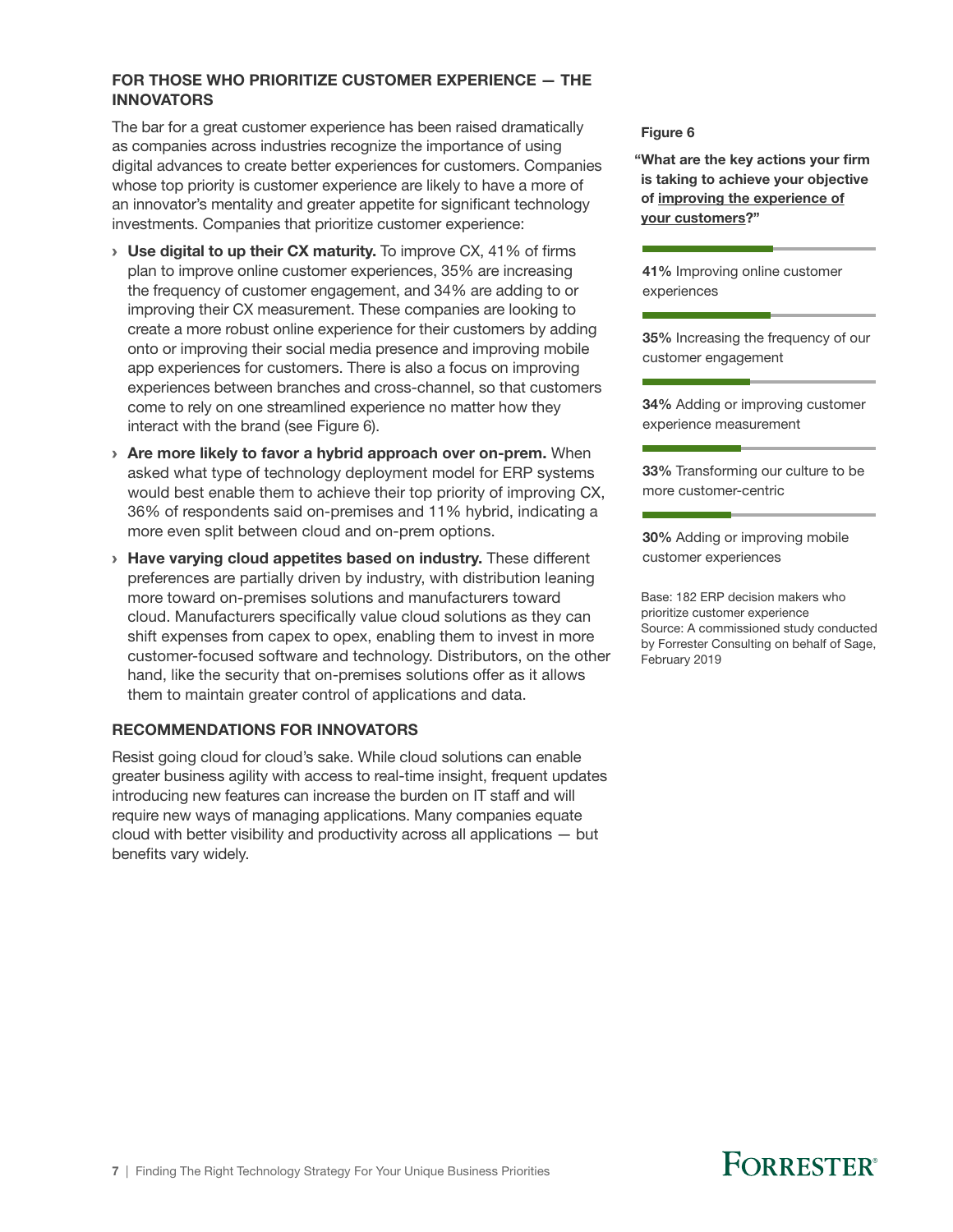# Overall Recommendations: Key Steps For Optimal ERP

Every company wants the confidence of having the right ERP strategy in place to support key business priorities without being held back by legacy tech. For companies struggling to develop and/or deploy the right ERP approach, Forrester recommends the following:

<span id="page-9-0"></span>

Start by evaluating the degree to which your current ERP systems support *your business'* top priorities. Executives responsible for ERP must get real about whether their current ERP technologies are the right fit for their business strategies. In many cases, ERP solutions were deployed in a past era — when both technology possibilities and business needs were very different.



Identify where you can get the most bang from a cloud investment. While most companies won't go all in on cloud, it's still a critical evolution of tech strategy for modern companies, and companies can experience benefits of cloud connectivity without going cloud-native. Solutions with large and fluid user bases will benefit from easier-to-use cloud-based applications.



Take inventory of what level of control you must own. Both sides of the cloud versus on-premises solutions debate can argue over which option is more secure. At the end of the day, companies must decide where they are willing to give up control in exchange for certain capabilities. The solution doesn't have to be black or white. A hybrid approach can allow companies to maintain control over preferred systems while enabling other systems to be managed in the cloud.



Invest in education on new technologies and capabilities. Even if you are not a company that lives on the bleeding edge as a disruptor, whatever your priorities are, there is no path that will be safe from disruption by advancing and new technologies. For example, machine learning and automation can be applied use cases that create a delightful new customer experiences or those that cut operating costs. Even slow followers can't ignore innovation being developed that will impact their core applications. Education is key to realizing the value of any tech investment, since technology must not just be implemented, but also adopted and adopted well.

### **FORRESTER**®

8 | Finding The Right Technology Strategy For Your Unique Business Priorities